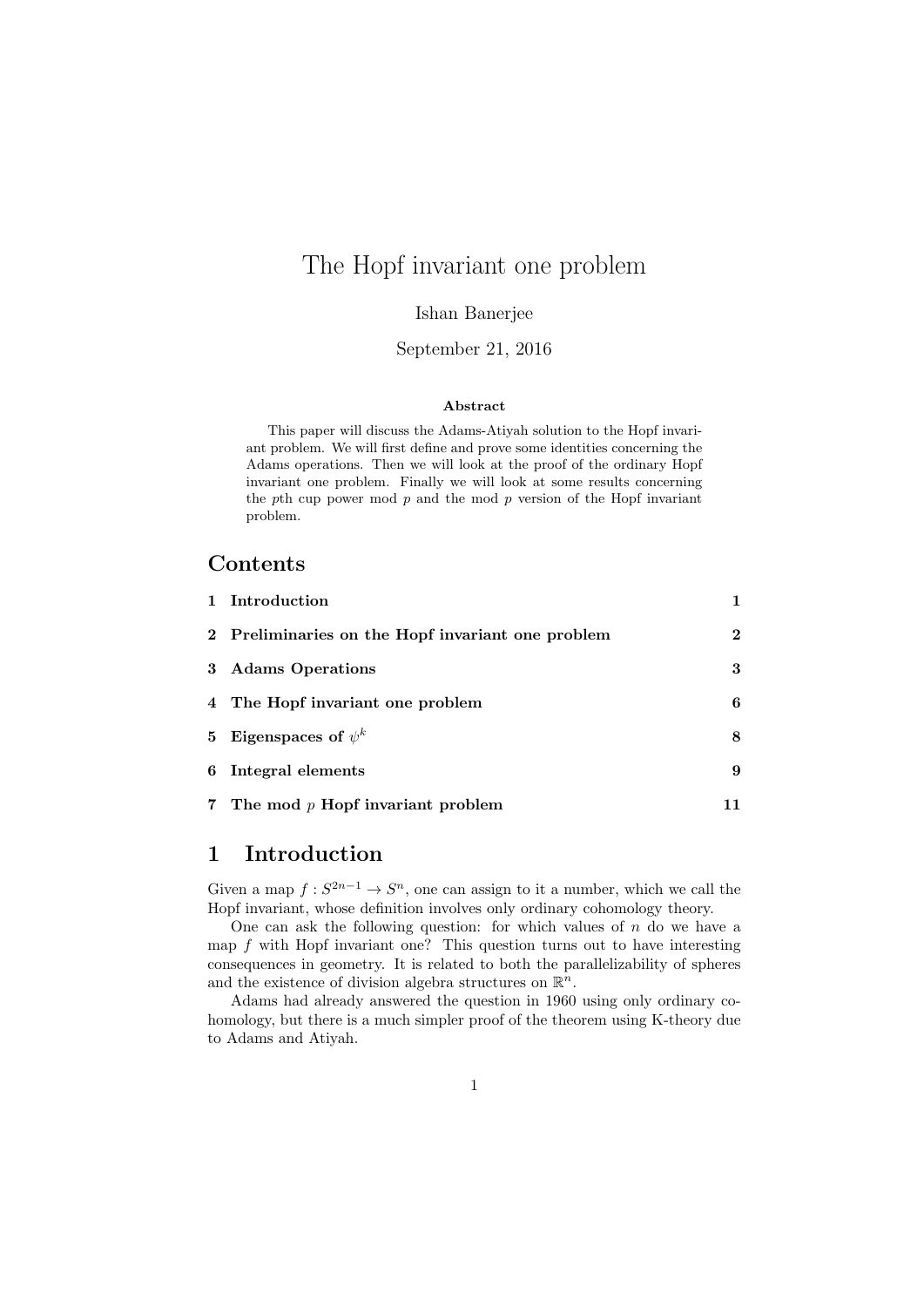In this paper we will go through the proof using K-theory. We assume the reader is familiar with the basics of K-theory and ordinary cohomology theory. It may be possible to understand the paper without this background if the reader is willing to assume some basic facts on cohomology on faith, as we do not require that the reader knows the proofs of any nontrivial theorem about cohomology theory or K-theory.

# 2 Preliminaries on the Hopf invariant one problem

The Hopf invariant may be defined as follows: Take a map  $f: S^{2n-1} \to S^n$  and use it as an attaching map to glue a 2n cell  $e^{2n}$  to  $S^n$ . This gives us a space which we call  $X_f$ . The cohomology of the resulting space is easily computable. and it turns out that  $H^0(X_f) = H^m(X_f) = H^{2n}(X_f) = \mathbb{Z}$ . Let  $\alpha$  be a generator of  $H^{n}(X_f)$  and  $\beta$  a generator of  $H^{2n}(X_f)$ . Then,  $\alpha^2$  is an element of  $H^{2n}(X_f)$ and hence  $\alpha^2 = k\beta$  for some integer k. We call this integer the Hopf invariant of f and denote it by  $H(f)$ .  $H(f)$  depends on the choice of  $\alpha$  and  $\beta$ , but only up to sign.

The Hopf invariant one problem is the following question: for which values of *n* does there exist an f such that  $H(f) = \pm 1$ ?

As a preliminary result, one can see that if n is odd, then  $\alpha^2 = -\alpha^2$  by the graded commutativity of the cup product. This implies that  $\alpha^2 = 0$  and hence  $H(f)$  is always zero. We henceforth assume *n* is even.

This problem is interesting because of the following result:

Theorem 2.1. If any of the following are true, then there exists a map from  $S^{2n-1} \to S^n$  of Hopf invariant one.

- 1.  $S^{n-1}$  is parallelizable.
- 2.  $\mathbb{R}^n$  is a division algebra.
- 3.  $S^{n-1}$  is an H-space.

In his 1960 paper Adams shows that the only possible values of  $n$  for which there can be an element of Hopf invariant one are 1, 2, 4 and 8. For these 4 values of *n* it was already known that  $S^{n-1}$  was parallelizable and that  $\mathbb{R}^n$  was a division algebra. In fact, the division algebras on  $\mathbb{R}^n$  in these 4 cases are the ones that we are all familiar with: the real numbers, the complex numbers, the quaternions and octonions. In Adams first proof, he used secondary cohomology operations in ordinary cohomology. However in 1964 Adams and Atiyah came up with a much simpler proof of the result. The proof involved only primary cohomology operations, but in K-theory as opposed to ordinary cohomology theory. In this paper we will talk about the K-theory solution to the Hopf invariant one problem. We will then talk about the solution to the Hopf invariant problem mod p, which is a related question.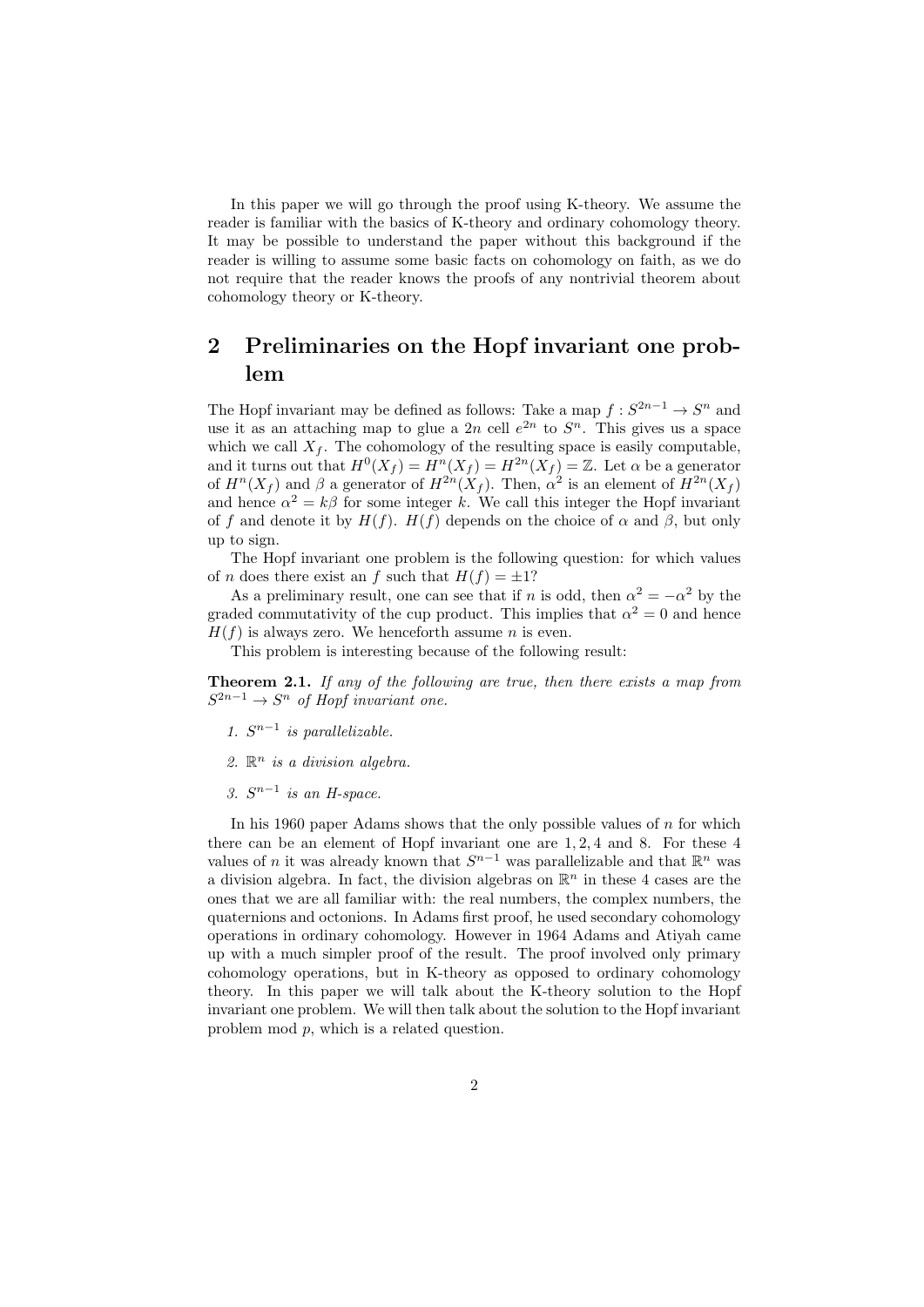## 3 Adams Operations

The proof of the Hopf invariant one problem will, as mentioned earlier involve cohomology operations on K-theory. The cohomology operations we will use are called the Adams operations. It is a bit difficult to a priori motivate the Adams operations, except in a kind of general way that motivates all cohomology operations: it is a way of making cohomology a sharper invariant, which places more constraints on the kinds of maps between spaces. However, the Adams operations have very natural properties and hopefully the properties themselves somewhat justify the following definitions.

An Adams operation, typically denoted  $\psi^k$  with k an integer, is a natural transformation from the  $K$  theory functor to itself such that :

- 1.  $\psi^k: K(X) \to K(X)$  is a ring homomorphism.
- 2.  $\psi^k(L) = L^k$  when L is a line bundle.

In fact, it turns out that these two properties characterize  $\psi^k$  uniquely.

We will construct  $\psi^k$  in terms of the exterior power operations and prove that what we construct has the required properties, using the following lemma (which we do not prove).

**Lemma 3.1** (Splitting Lemma). Given a vector bundle  $E \to X$  with X compact Hausdorff, there is a compact Hausdorff space  $F(E)$  and a map  $p : F(E) \to X$ such that  $p^*: K(X) \to K(F(E))$  is injective and  $p^*(E)$  splits as a sum of line bundles.

A proof of this is found in [1] .

Now we will construct the Adams operations. We wish to define the Adams Operations as some polynomial function of the exterior powers  $\lambda^{i}$ . In other words, we will define  $\psi^k(E) = Q_k(\lambda^0 E, \lambda^1 E \dots)$  for some choice of  $Q_k$ .

We will need the following identities about the exterior power operations. We will also need to extend the exterior power operations from  $Vect(X)$  to  $K(X)$ .

**Lemma 3.2.** The following identities are true for any two vector bundles  $E$ and F over some space X.

1.  $\lambda^{k}(E) = 0$  if  $k > \dim E$ .

2. 
$$
\lambda^k(E \oplus F) = \oplus_{i+j=k} \lambda^i(E) \otimes \lambda^j(F).
$$

This immediately follows from the corresponding identities for vector spaces (which we will not prove).  $\Box$ 

We can now define  $\lambda(E)$  to be the formal sum  $\sum_{i\in\mathbb{N}} \lambda^{i}(E)t^{i}$ . It is an element of  $K(X)[[t]]$  however, using part (i) of the lemma, the sum is finite). Using part (ii) of the lemma we can conclude that  $\lambda(E \oplus F) = \lambda(E)\lambda(F)$ . This makes  $\lambda$ a morphism (of abelian monoids) from  $Vect(X)$  to formal power series in  $K(X)$ with constant term 1 (as  $\lambda^{0}(E)$  is always 1). As this is a group, the map  $\lambda$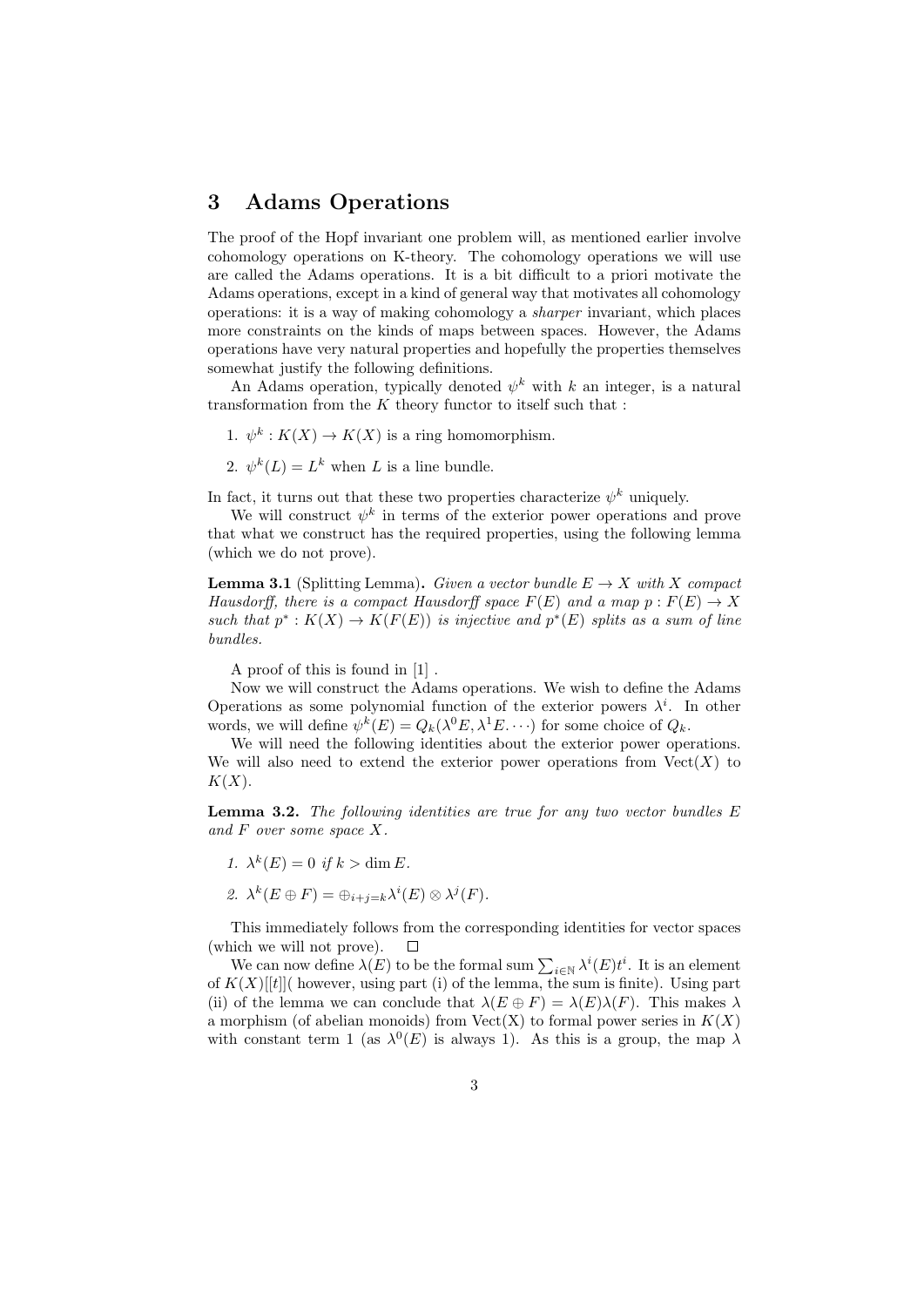factors through  $K(X)$ , and we obtain a map from  $K(X)$  to  $K(X)[[t]]$  which we will also denote  $\lambda$ . We can define  $\lambda^{i}(E)$  to be the coefficient of  $t^{i}$  in  $\lambda(E)$ . This extends the exterior power operations to  $K(X)$ 

Suppose  $L_1, \ldots, L_n$  are line bundles. We then know that

$$
\lambda(L_1 + \dots + L_n) = \prod \lambda L_i = \prod (\lambda^0 L_i + \lambda^1 L_i t) = \prod (1 + L_i t)
$$

Hence  $\lambda^{i}(L_1 + ... + L_n) = s_i(L_1, ..., L_n)$  where  $s_i$  is the *i*th elementary symmetric polynomial.

Now we can proceed to figure out which polynomial  $Q_k$  we should choose. First, we will consider the case  $E = L_1 + \cdots + L_n$ , when all of the  $L_i$  are line bundles. In this case, we know that  $\lambda^{i}(E) = s_{i}(L_{1}, \dots, L_{n})$ . We want  $\psi^k(E) = L_1^k + \cdots + L_n^k$ . How shall we go about doing this? Well, we know that purely in terms of algebra, there is a unique polynomial such that  $x_1^k$  +  $\dots + x_n^k = Q_k(s_1, \dots, s_n)$ . This  $Q_k$  is called the Newton polynomial. We define  $\psi^k(E) = Q_k(\lambda^0 E, \lambda^1 E, \cdots)$  with the chosen  $Q_k$ . Note that with this definition,  $\psi_k$  does indeed satisfy the identity  $\psi_k(E) = L_1^k \oplus \cdots \oplus L_n^k$ .

One notices that our definition of  $Q_k$  seems to depend on n and hence, one might worry if this construction is well-defined. However, one immediately observes by a degree argument that  $Q_k$  cannot involve the elementary symmetric polynomial of degree more than  $k$ , regardless of the value of  $n$ . We will in fact get the same polynomial for all  $n > k$ . Hence, the Newton polynomial  $Q_k$  can be defined in terms of the first  $k$  elementary symmetric polynomials.

Now we will show that the  $\psi^k$  have the required properties. It is clear that  $\psi^k(L) = L^k$  when L is a line bundle. It is also clear that  $\psi^k$  is natural, as we constructed it using fixed polynomials in the  $\lambda^{i}$ 's which were themselves natural. Therefore, it remains to show that  $\psi^k$  is a ring homomorphism.

Let E and E' be two bundles. We wish to prove that  $\psi^k$  is additive, i.e.  $\psi^{k}(E+E') = \psi^{k}(E) + \psi^{k}(E')$ . First we will prove this in the case where E and  $E'$  both split as a sum of line bundles. Suppose

$$
E = L_1 + \ldots + L_n
$$

and

$$
E'=L'_1+\ldots+L'_m.
$$

Then

$$
\psi^{k}(E+E') = \psi^{k}(L_{1} + \dots + L_{n} + L'_{1} + \dots + L'_{m})
$$
  
= L'\_{1} + \dots + L'\_{n} + L'\_{1} + \dots + L'\_{m} = \psi^{k}(E) + \psi^{k}(E').

For the general case, we will use the splitting principle. Note that if  $f : X' \rightarrow$ X is such that  $f^*$  is injective, then to show that  $\psi^k(E+E') = \psi^k(E) + \psi^k(E'),$ it suffices to show that

$$
f^*(\psi^k(E+E')) = f^*(\psi^k(E) + \psi^k(E')) = f^*\psi^k(E) + f^*\psi^k(E').
$$

Using the naturality of  $\psi_k$  the previous equation is equivalent to

$$
\psi^{k}(f^*E + f^*E') = \psi^{k}(f^*E) + \psi^{k}(f^*E').
$$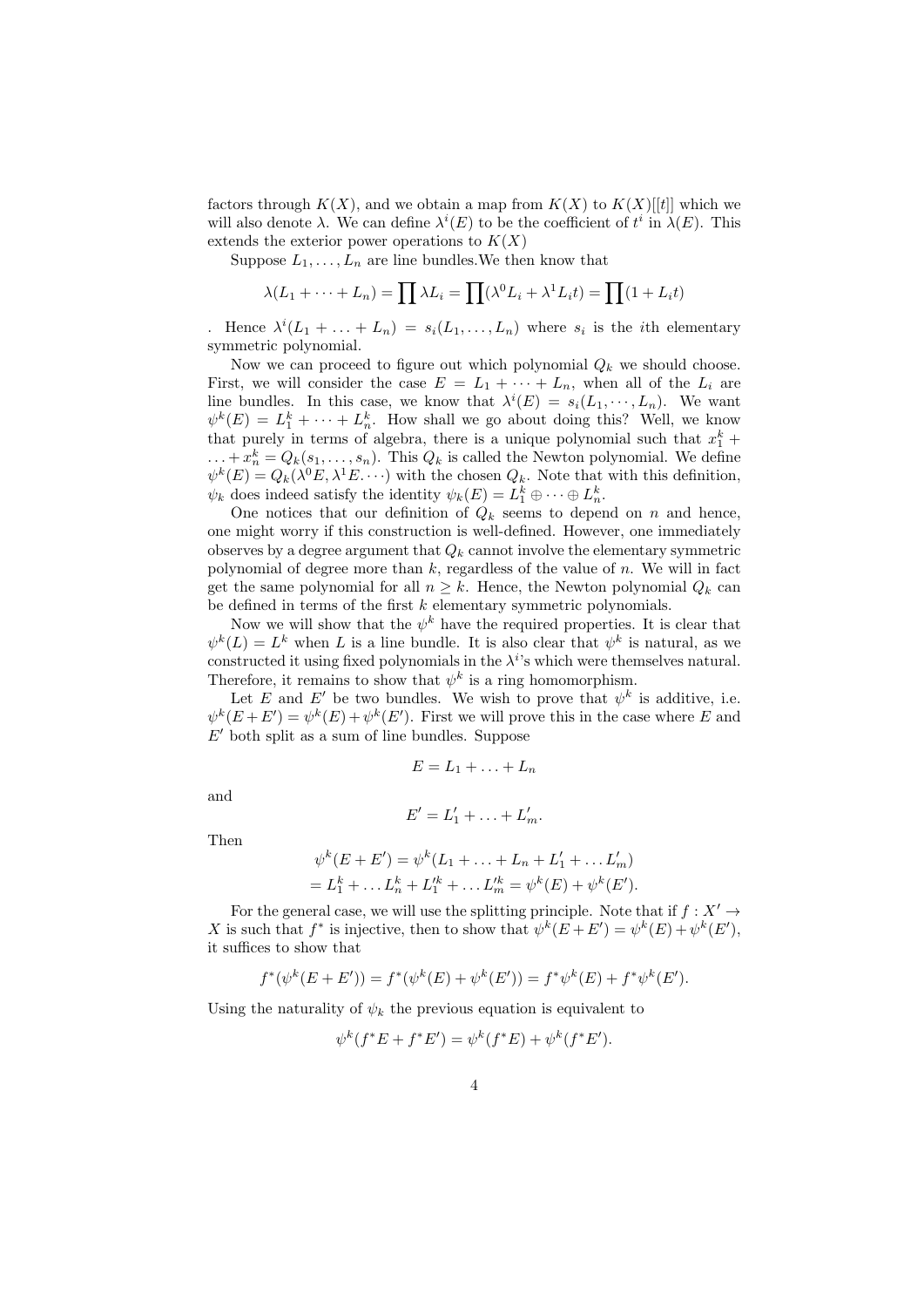We can use the splitting principle twice in order to construct an  $X'$  and a map f such that  $f^*$  is injective and the two bundles both split as a sum of line bundles. This reduces the general problem to the case of a sum of line bundles and we are done.

Now we just have to prove that  $\psi^k(E \otimes E') = \psi^k(E) \otimes \psi^k(E')$ . We will again prove this in stages. When  $E$  and  $E'$  are both line bundles the equation becomes  $(EE')^k = E^k E'^k$  which is true. If both E and E' split as a sum of line bundles,we can use algebra to reduce the problem to the previous case. In the general case of two arbitrary bundles, we can again appeal to the splitting principle and reduce it to the case when both are sums of vector bundles, in a similar manner to how we showed additivity.

Hence we've constructed and established the basic properties of the Adams operations. We will need a few more identities about these Adams operations.

#### Lemma 3.3.

.

$$
\psi^p(E) \equiv E^p \mod pK(X)
$$

*Proof:* If  $E = L_1 + ... + L_n$ , the equation becomes

$$
L_1^p + \ldots + L_n^p \equiv (L_1 + \ldots + L_n)^p \mod pK(X).
$$

In the general case, we can again appeal to the splitting principle and reduce the problem to the case of a sum of line bundles.  $\Box$ 

 ${\bf Lemma ~3.4.}~~\psi^{k}\circ\psi^{l}=\psi^{kl}=\psi^{l}\circ\psi^{k}$ 

Proof: The proof is very similar to that of the previous lemma and we shall skip it. Again the essential idea is to prove the result for sums of line bundles, and use the splitting principle to transfer the result to the case of general bundles.  $\square$ 

This lemma is very important as it imposes relations on the Adams operations, similar to the Adem relations for the Steenrod operations. These relations will play an important role in the solution of the Hopf invariant one problem.

**Lemma 3.5.**  $\psi^k : \tilde{K}(S^{2n}) \to \tilde{K}(S^{2n})$  is given by  $\psi^k(x) = k^n x$ 

If  $n = 1$ , then  $\tilde{K}(S^2)$  is generated by  $b = H - 1$ , where H is the canonical line bundle over  $S^2$  viewed as  $\mathbb{C}P^1$ . Furthermore,  $b^2 = 0$  (a proof of this fact may be found in [1]). In this case,

$$
\psi^k(b) = H^k - 1 = (1+b)^k - 1 = 1 + kb - 1 = kb
$$

(we have used the fact that  $b^2 = 0$ ). Therefore the result is true when  $n = 1$ . Now we will induct on  $n$ . Assume that the result is true for  $n$ . We know by Bott periodicity that  $\tilde{K}(S^2) \otimes \tilde{K}(S^{2n}) \cong \tilde{K}(S^{2(n+1)})$  with the isomorphism being given by the exterior tensor product with b. The group  $\tilde{K}(S^{2(n+1)})$  is generated by  $b \star x$  where x is a generator of  $S^{2n}$  and  $\star$  is the exterior tensor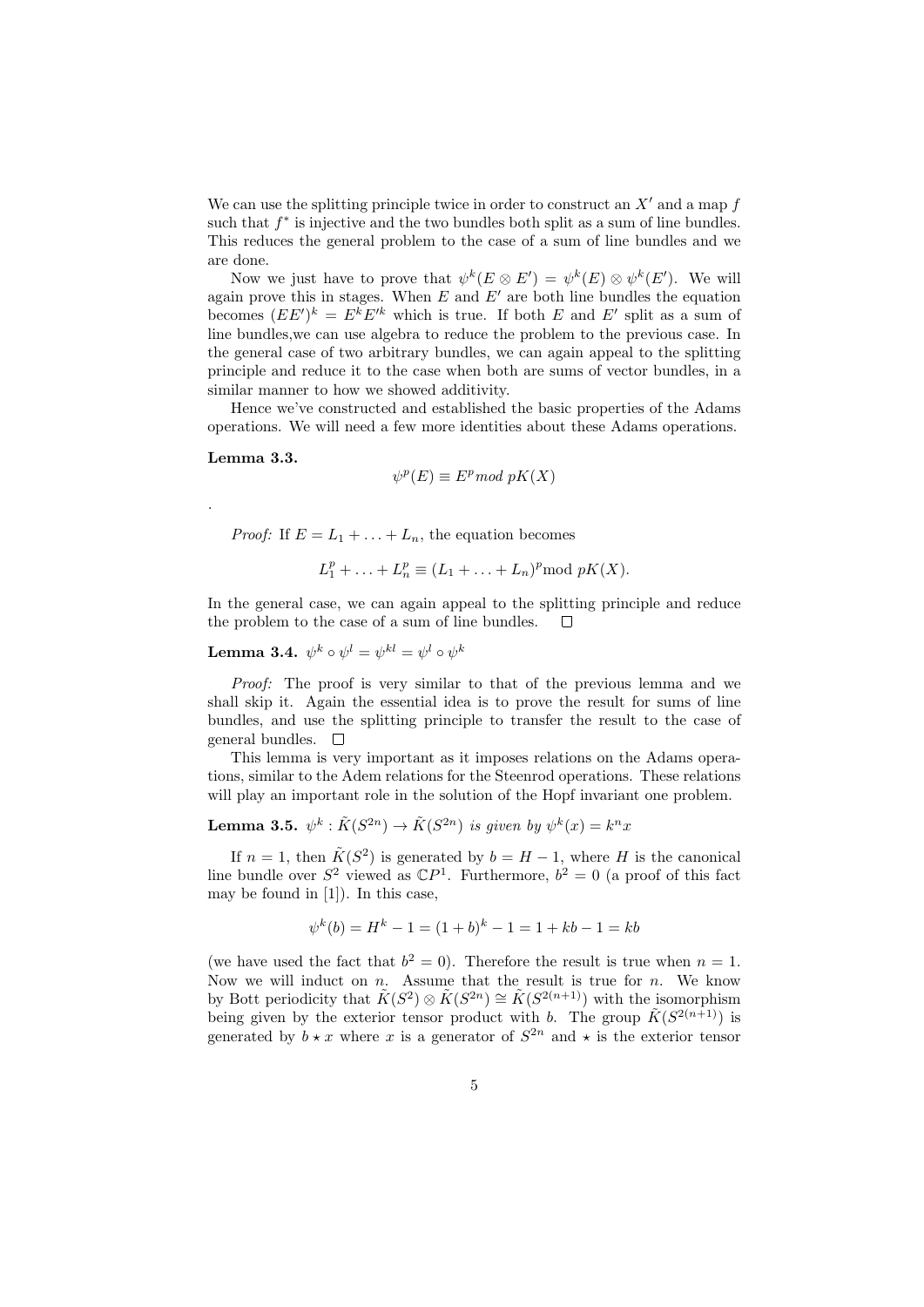product. But then  $\psi^k(b \star x) = \psi^k(b) \star \psi^k(x) = kb \star k^n x = k^{n+1}b \star x$ . This completes the induction step and the result follows.  $\Box$ 

We note that  $K(X)$  is a filtered ring when X is a CW complex. It has a descending filtration  $F_qK(X) = \ker(K(X) \to K(X^{q-1})$ , where  $X^q$  is the q skeleton of  $X$ . Now we will prove some facts about the filtration and its relations to the Adams operations, which we will be using later. Note that for any  $m$ , we have an exact sequence that goes as follows :

$$
0 = K(\vee_i S^{2m+1}) = K(X^{2m+1}/X^{2m}) \to K(X^{2m+1}) \to K(X^{2m})
$$

Hence the map  $K(X^{2m+1}) \to K(X^{2m})$  is injective and hence  $F_{2m+2}K(X) =$  $F_{2m+1}K(X)$ .

Lemma 3.6. If  $x \in F_{2n}K(X)$ ,  $\psi^k(x) - k^n x \in F_{2n+1}K(X)$ .

Proof: We have an exact sequence that is as follows :

$$
K(X^{2n}/X^{2n-1}) \to K(X^{2n}) \to K(X^{2n-1}).
$$

Suppose x is in  $F_{2n}K(X)$ . We have an inclusion map  $j: X^{2n} \to X$ . Then, we know that  $j^*x$  maps into the kernel of  $i^*$  in the sequence. By the exactness of the sequence, this implies  $j^*(x) = \pi^*(y)$  for some  $y \in K(X^{2n}/X^{2n-1})$ . But

$$
j^*(\psi^k - k^n)(x) = (\psi^k - k^n)j^*x = (\psi^k - k^n)\pi^*y = \pi^*(\psi^k - k^n)y.
$$

However,  $X^{2n}/X^{2n-1}$  is just a wedge of  $S^{2n}$ s. This implies that  $\psi^k(y) - k^n y = 0$ for  $y \in \tilde{K}(X^{2n}/X^{2n-1})$ . Therefore  $(\psi^k - k^n)x$  is in the kernel of j, and hence is in  $F_{2n+1}K(X)$ .  $\Box$ 

# 4 The Hopf invariant one problem

The Hopf invariant was previously defined in terms of ordinary cohomology. We will now give an alternative definition in terms of K theory. We will then use the Adams operations to find obstructions to finding a map of Hopf invariant one.

First, we will define the K theory version of the Hopf invariant. We have a long exact sequence corresponding to the pair  $(X_f, S^{2n})$ . A part of this sequence looks like this :

$$
\tilde{K}^{-1}(S^{2n}) \to \tilde{K}^0(S^{4n}) \cong \tilde{K}^0(X_f/S^{2n}) \to \tilde{K}^0(X_f) \to \tilde{K}^0(S^{2n}) \to K^1(\tilde{S}^{4n}).
$$

Then, as  $\tilde{K}(S^{2k+1}) = 0$ , for any integer k, we get the following short exact sequence:

$$
0 \to \tilde{K}(S^{4n}) \cong \tilde{K}(X_f/S^{2n}) \to \tilde{K}(X_f) \to \tilde{K}(S^{2n}) \to 0.
$$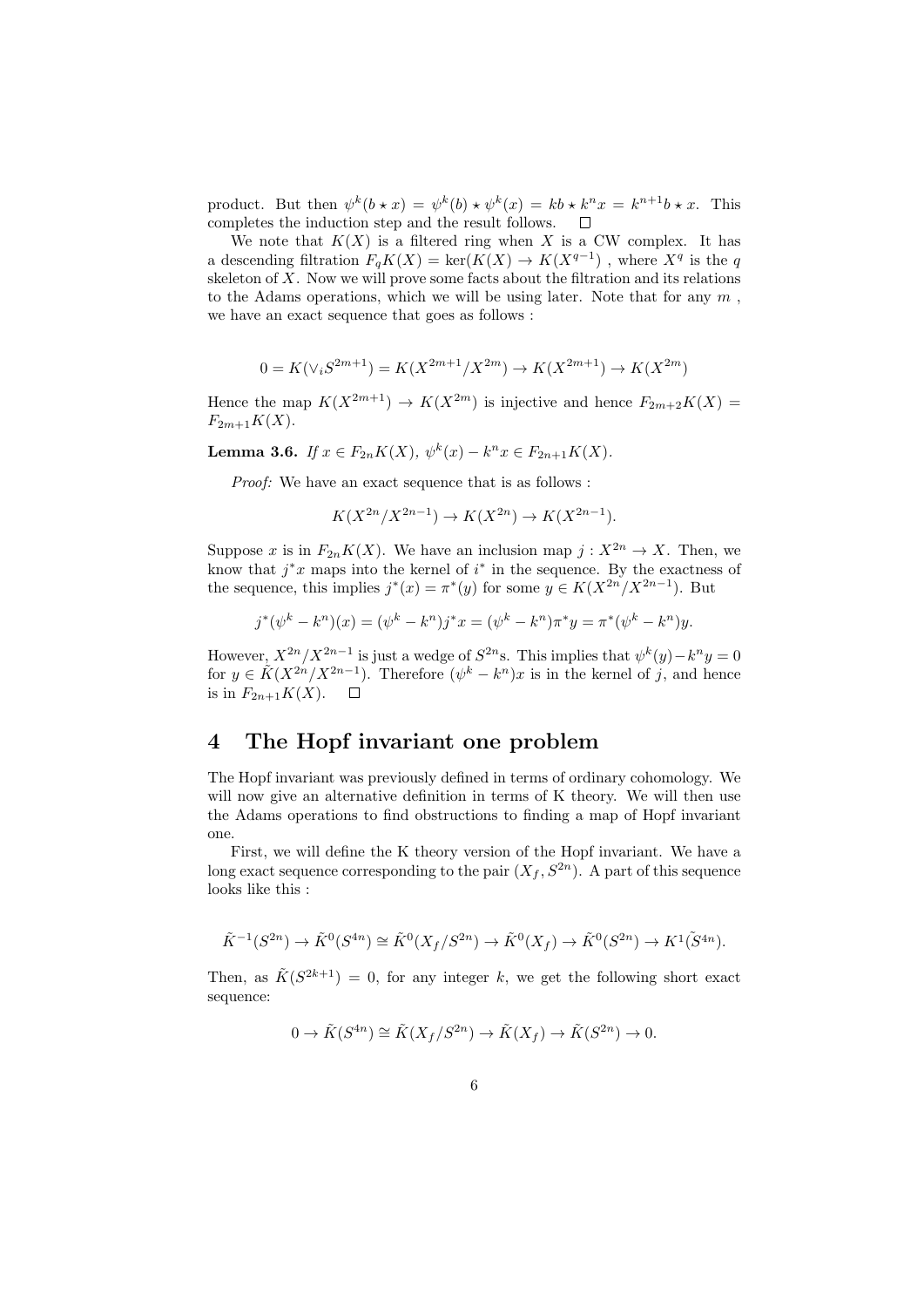Since,  $\tilde{K}(S^{2n}) = \mathbb{Z}$  which is projective, the short exact sequence splits and we get that  $\widetilde{K}(X_f) = \widetilde{K}(S^{2n}) \oplus \widetilde{K}(S^{4n}).$ 

Using the splitting we can conclude that  $\tilde{K}(X_f)$  is free on two generators which we call  $\alpha$  and  $\beta$ . We can choose these generators such that  $\alpha$  is the image of a generator of  $\tilde{K}(S^{4n})$  and  $i^*\beta$  generates  $\tilde{K}(S^{2n})$ . Note that while  $\alpha$  is welldefined upto a sign,  $\beta$  depends on the choice of splitting. We will now define a K-theoretic version of the Hopf invariant. Consider the element  $\beta^2 \in \tilde{K}(X_f)$ . We know that  $\beta^2 = c\beta + d\alpha$ . But we know that

$$
0 = (i^*\beta)^2 = i^*(\beta^2) = ci^*(\beta) + di^*(\alpha) = ci^*(\beta).
$$

As  $i^*(\beta)$  generates  $\tilde{K}(S^{2n}) \cong Z$ , this implies  $c = 0$ . Therefore  $\beta^2 = d\alpha$  for some d. We will now denote this integer d as  $h(f)$ .

A priori  $h(f)$  may depend on the choice of splitting. We will now show that it is in fact independent of the choice of splitting. Any other choice of  $\beta$  must be of the form  $\beta' = k\alpha + \beta$ .  $\beta'^2 = (k\alpha + \beta)^2 = k^2\alpha^2 + 2k\alpha\beta + \beta^2$ . Now  $\alpha^2 = 0$ , so if we could just show that  $\alpha\beta = 0$ , we would be done. Now  $\alpha\beta = k\alpha + l\beta$ . But

$$
i^*(\alpha \beta) = i^*(\alpha)i^*(\beta) = 0.
$$

This implies  $0 = i^*(k\alpha + l\beta) = ki^*(\alpha) + li^*(\beta) = li^*(\beta)$ . This implies  $l = 0$ . Therefore  $\alpha\beta = k\alpha$ . Multiplying by  $\beta$  on both sides, we get

$$
k\alpha\beta = \alpha\beta^2 = \alpha h(f)\alpha = h(f)\alpha^2 = 0.
$$

As the group  $\tilde{K}(X)$  is torsion free, this implies  $\alpha\beta = 0$ . Therefore,  $h(f)$  is well defined.

It turns out that  $h(f) = H(f)$ . This can be proven using the Chern character, a map which goes from  $K(X)$  to  $H^*_{even}(X,\mathbb{Q})$ . We do not wish to prove this here as it will take us too far afield. A proof can be found in chapter 24 of [8]. Assuming that the two invariants are equal, we can now apply K-theory to study the Hopf invariant. We will use the Adams operations to show that  $h(f) \equiv 0 \mod 2$ .

Since  $\alpha$  lies in the image of  $\tilde{K}(X_f/S^{2n}) = \tilde{K}(S^{4n}), \psi^k(\alpha) = k^{2n}\alpha$ . Similarly we can prove that  $\psi^k(\beta) = k^n \beta + \mu_k \alpha$  for some  $\mu_k \in \mathbb{Z}$ . We know that  $\psi^k \circ \psi^l =$  $\psi^l \circ \psi^k$ . Therefore,  $\psi^3 \circ \psi^2(\beta) = \psi^2 \circ \psi^2(\beta)$ . But we know what  $\psi^3$  does to  $\beta$ and  $\alpha$ ! We can use our formulas to obtain the equation:

$$
3^{n}2^{n}\beta + 2^{n}\mu_{3}\alpha + 3^{2n}\mu_{2}\alpha = 2^{n}3^{n}\beta + 3^{n}\mu_{2}\alpha + 2^{2n}\mu_{3}\beta
$$

Rearranging this equation, we get :

.

$$
2^{n}(1-2^{n})\mu_3 = 3^{n}(1-3^{n})\mu_2
$$

(We can ignore the  $\alpha$  as  $\alpha$  is not a torsion element). This implies

$$
2^{n}|3^{n}(1-3^{n})\mu_{2}.
$$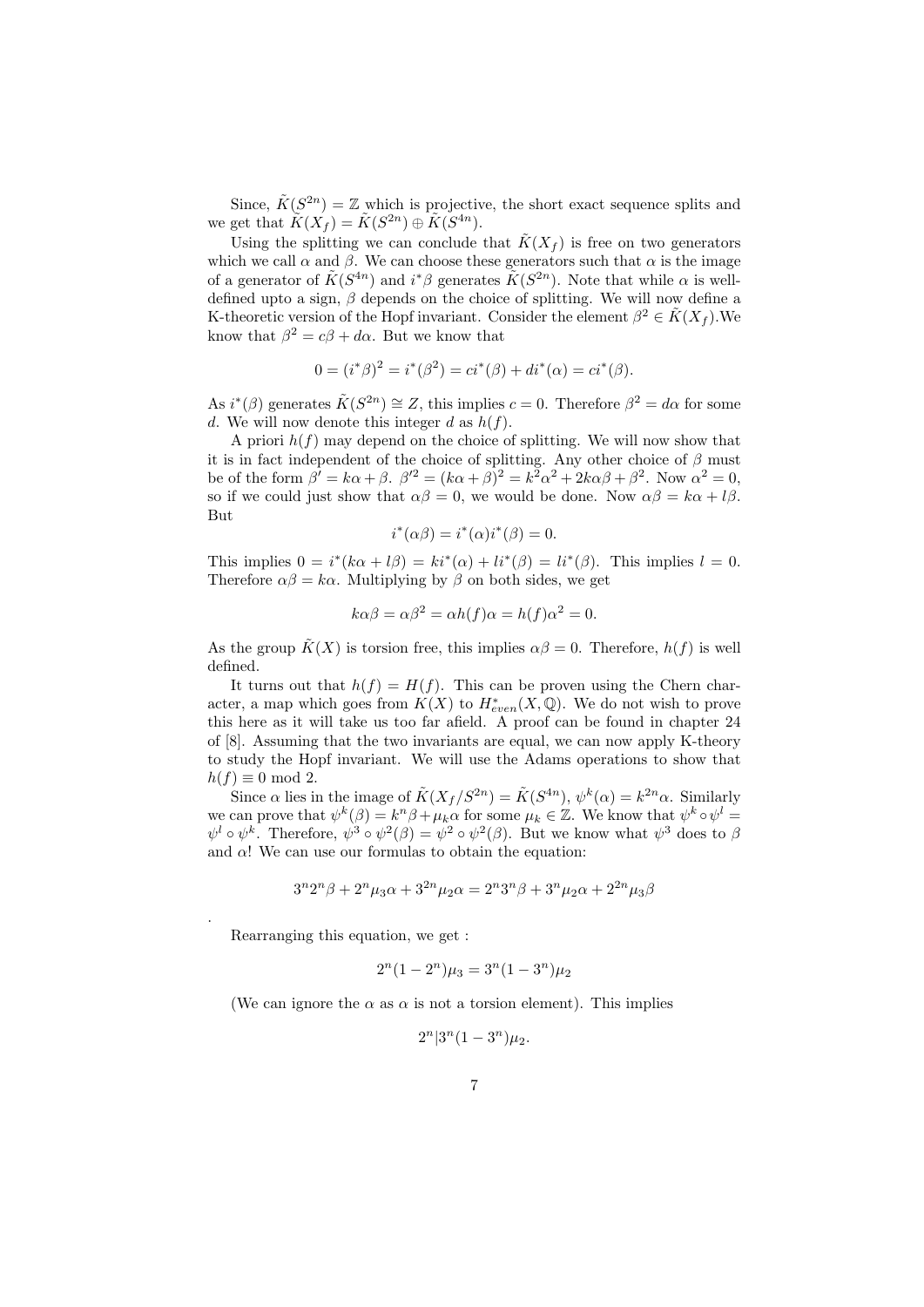As 2 and 3 are coprime, this implies  $2^{n}|\mu_2(3^{n}-1)$ . If  $\mu_2$  were odd, this would imply that  $2^n|3^n - 1$ . But (by an elementary number theoretic argument) this is not true if  $n \neq 0, 1, 2, 4$ . This forces  $\mu_2$  to be even in all other cases. But if  $\mu_2$  is even we have :

$$
h(f)\alpha \equiv \beta^2 \equiv \psi^2(\beta) \equiv 2^n \beta + \mu_2 \alpha \equiv 0 \pmod{2}.
$$

This implies that  $h(f) \equiv 0 \mod 2$ . This proves the result modulo the number theoretic fact, which we now prove.

### **Lemma 4.1.** If  $2^n|3^n - 1$ , then  $n = 0, 1, 2, 4$ .

*Proof:* We can always write *n* in the form  $2^{l}m$  with *m* odd.

Claim : The highest power of 2 dividing  $3^n - 1$  is  $2^2$  if  $l = 0$  and  $2^{l+2}$ otherwise.

The claim implies the lemma as if  $2^n|3^n-1$  our claim will imply that  $n \leq l+2$ and hence,  $2^n \le 4n$ . This in turn implies  $n \le 4$ . The cases  $n = 0, 1, 2, 3, 4$  can be checked by brute force computation.

We will prove the claim by induction. If  $l = 0$ , then  $3^m - 1$  is clearly even. As m is odd and  $3^2 \equiv 1 \pmod{4}$ ,  $3^m \equiv 3 \pmod{4}$  and 4 does not divide  $3^m - 1$ .

If  $l = 1$ , then  $3^{2m} - 1 = (3^m - 1)(3^m + 1)$ . The highest power of 2 dividing  $3^m - 1$  is 4 due to the previous case. As  $3^2 \equiv 1 \pmod{8}$  and m is odd,  $3^m + 1 \equiv 3 + 1 \equiv 4 \pmod{8}$ . So the highest power dividing  $3^{2m} - 1$  is  $4 \times 2 = 8$ .

For the general induction, note that  $3^{2^{l+1}m} - 1 = (3^{2^l m} - 1)(3^{2^l m} + 1)$ . The highest power of 2 dividing the first factor is  $2^{l+2}$  by induction. The second factor is congruent to 2 mod 4 by a similar argument to those made above. Hence the highest power dividing  $3^{2^{l+1}m} - 1$  is  $2 \times 2^{l+2} = 2^{l+3}$ . This finishes the proof.  $\Box$ 

# ${\bf 5} \quad {\bf Eigenspaces\ of\ \psi^k}$

Now we would like to move on towards the statement and proof of the mod  $p$  Hopf invariant one problem. But first, we would like to look a bit more closely at the the Adams operations  $\psi^k$ . We would like to find an eigenspace decomposition of  $\tilde{K}(X) \otimes \overline{\mathbb{Q}}$  with respect to the operator  $\psi^k$ .

We can define the K-theoretic Betti numbers to be

$$
B_{2m}(X) = \dim_Q(F_{2m}K(X) \otimes \mathbb{Q}/F_{2m+1}K(X) \otimes \mathbb{Q}).
$$

These turn out to be the same as the ordinary Betti numbers, as the associated graded ring of  $K(X) \otimes \mathbb{Q}$  is  $H^*_{even}(X \mathbb{Q})$ , (this follows from the fact that the Atiyah-Hirzebruch spectral sequence has only zero differentials rationally, see [5]).

We then have the following lemma.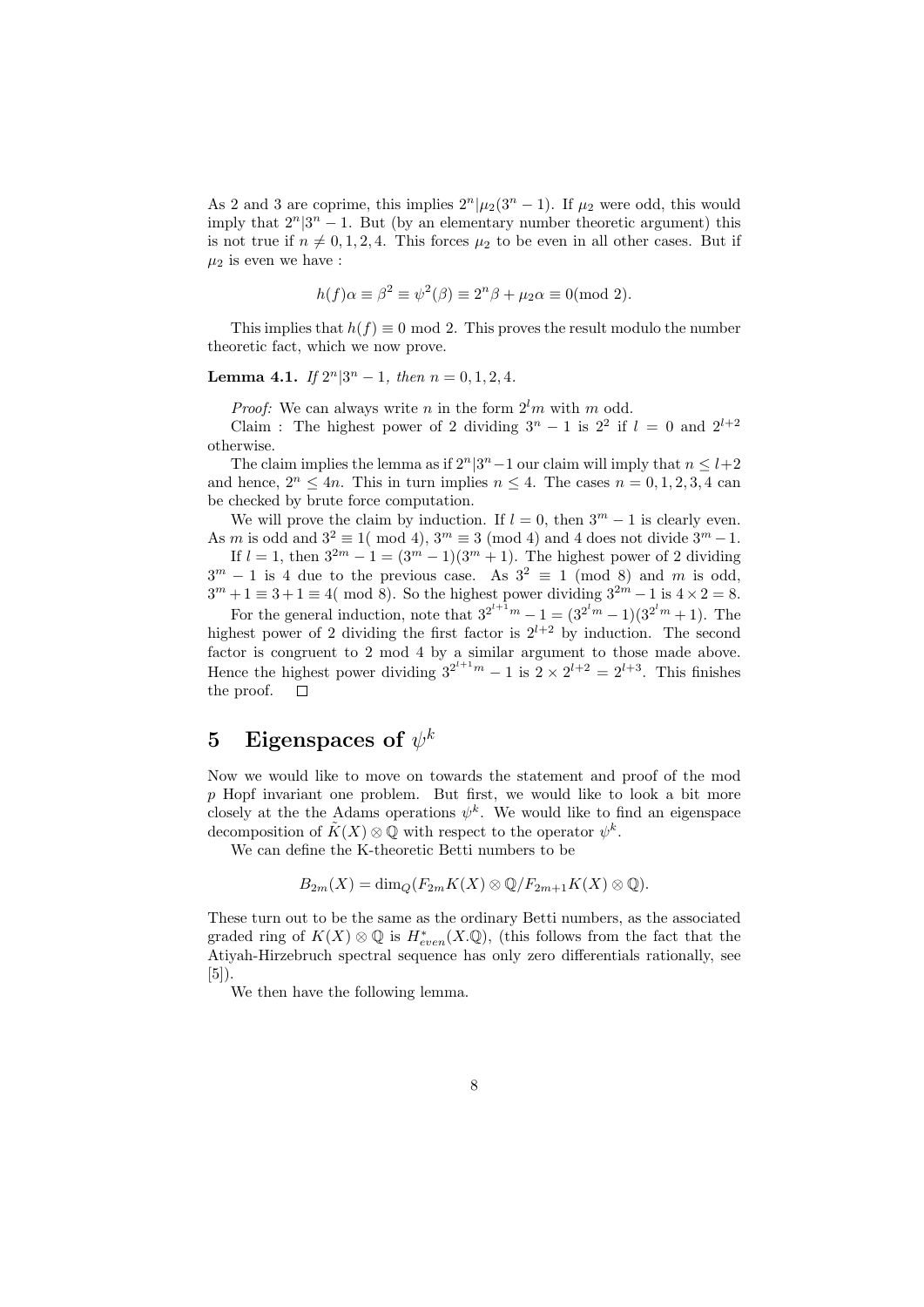**Lemma 5.1.** Let X be a finite dimensional CW complex. Suppose that  $B_{2m}(X) =$ 0 for  $m \neq 0, m_1 < \ldots < m_r$ . Let  $k_0 \ldots k_r$  be any choice of integers in Z. Then

$$
\prod_{i=0}^{r} (\psi^{k_i} - k_i^{m_i}) = 0
$$

in  $K(X) \otimes \mathbb{Q}$ .

*Proof:* Note that all terms in the product commute. If  $x \in F_{2m_i}K(X) \otimes Q$ ,  $(\psi^{k_i} - k_i^{m_i})x \in F_{2m_i+1}K(X) \otimes \mathbb{Q}$  by 3.6. But using the constraints on the Betti numbers, this implies that  $(\psi^{k_i} - k_i^{m_i})x \in F_{2m_i+1}K(X)$ . Repeating this argument, we get  $\prod_{i=0}^r (\psi^{k_i} - k_i^{m_i})(x) \in F_{2m_r+1}K(X)$  which is zero.

We will use this formula to find an eigenspace decomposition for  $\psi^k$ .

Let  $V_{i,k} = \text{Im}\prod_{j\neq i}(\psi^k - k^{m_j})$  in  $\tilde{K}(X) \otimes \mathbb{Q}$ . It is easy to see (by elementary linear algebra) that  $V_{i,k} = \ker(\psi^k - k^{m_i})$  and that  $\bigoplus_i V_{i,k} = \tilde{K}(X) \otimes \mathbb{Q}$ . Also, using the lemma, we see that  $V_{i,k} = \text{Im} \prod_{j \neq i} (\psi^k - k^{m_j}) \subseteq \ker \psi^l - l^{m_i} = V_{i,l}$ . Since k and l were arbitrary, we obtain  $V_{i,k} = V_{i,l}$  for all choices of k and l. We call this common subspace  $V_i$ . We have  $\tilde{K}(X) \otimes \mathbb{Q} = \bigoplus_i V_i$ . We have a map  $\tilde{K}(X) \otimes \mathbb{Q} \to V_i$ , which is the projection map  $\pi_i$ . We have the following explicit formula for  $\pi_i$ :

$$
\pi_i(x) = \prod_{j \neq i} \frac{\psi^{k_j} - k_j^{m_j}}{k_j^{m_i} - k_j^{m_j}}
$$

where the  $k_j$ 's are arbitrary choices of integers. This can be easily proven by noting that  $\pi_i x = x$  for  $x \in V_i$  and  $\pi_i x = 0$  for  $x \in V_j$  for  $j \neq i$ . This in turn follows from the fact that the  $V_i$  are eigenspaces of  $\psi^k$ .

## 6 Integral elements

We have an obvious map  $\tilde{K}(X) \to \tilde{K}(X) \otimes \mathbb{Q}$ . We call the elements of  $\tilde{K}(X) \otimes \mathbb{Q}$ in the image of this map integral elements. Given any element x in  $\tilde{K}(X) \otimes \mathbb{Q}$ there is a minimal positive integer  $d$  such that  $dx$  is integral. We call this  $d$  the denominator of  $x$ .

Now we will introduce some notation. Define  $d_i(m_1 \ldots m_r)$  to be the gcd of all products of the form  $\prod_{j\in\{1,\ldots,r\}\setminus\{i\}} (k_j^{m_i} - k_j^{m_j})$ , where the  $k_j$  are arbitrary positive integers. Using the formula for  $\pi_i(x)$ , we get that the denominator d of  $\pi_i(x)$  divides  $d_i(m_1, \ldots, m_r)$ . With this notation we can state the following theorem:

**Theorem 6.1.** Let X be a finite dimensional CW complex. Suppose  $p^{m_i}$  does not divide  $d_i(m_1,\ldots,m_r)$  for each i. Then  $\psi^p(x) \in p\tilde{K}(X) + Tors(\tilde{K}(X))$ . If  $\tilde{K}(X)$  has no p torsion,  $\psi^p(x) \in p\tilde{K}(X)$ .

*Proof:* We can write any  $x \in \tilde{K}(X) \otimes \mathbb{Q}$  as  $\sum_i \pi_i(x)$ . Then

$$
\psi^{p}(x) = \sum_{i} \psi^{p}(\pi_i(x)) = \sum_{i} p^{m_i} \pi_i(x).
$$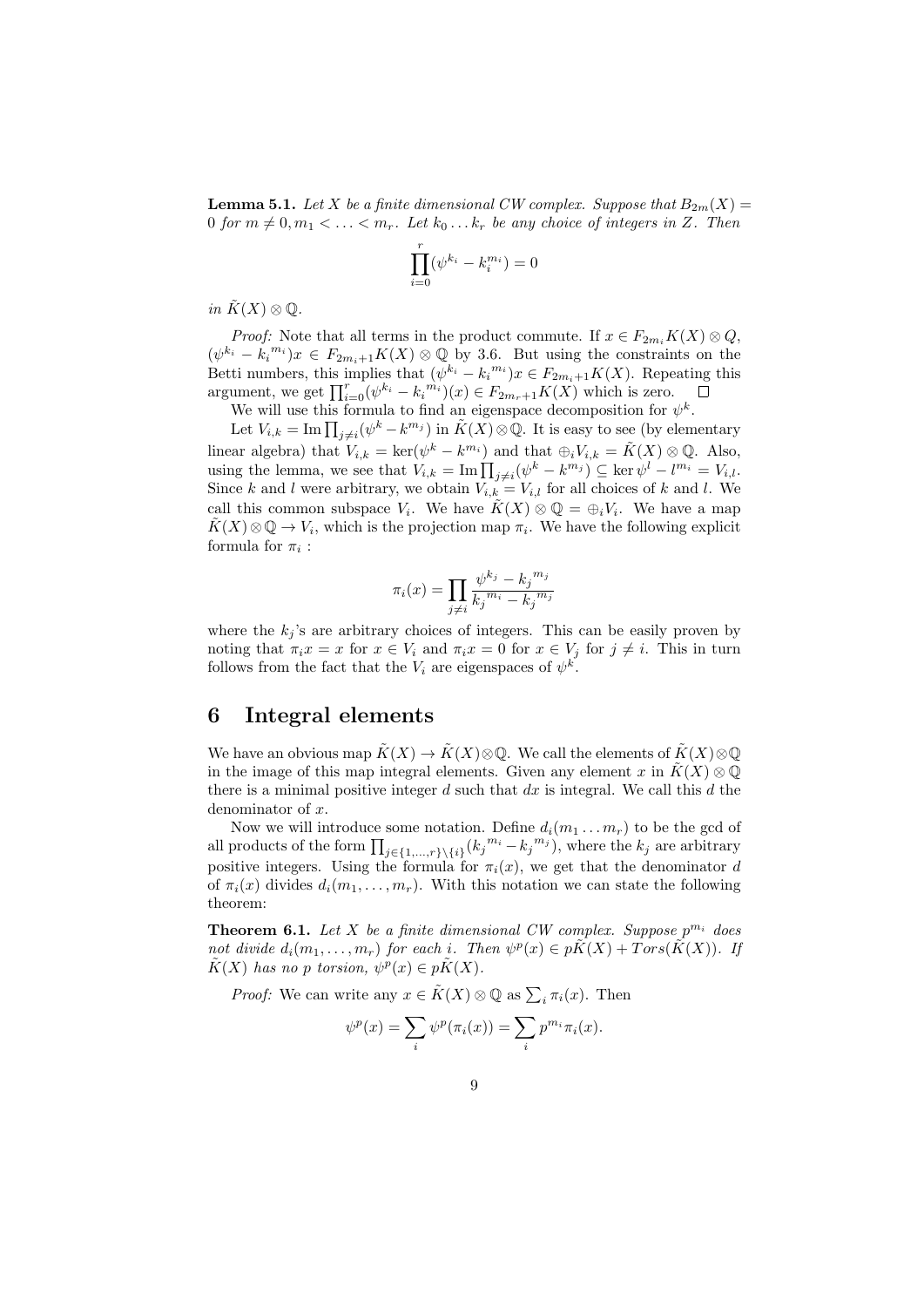If x is integral and  $p^{m_i}$  does not divide  $d_i(m_1, \ldots, m_r)$  then each individual term in the sum is of the form  $\frac{py_i}{q_i}$  with  $y_i$  integral and p  $/q_i$ . Hence the sum can also be written as  $\frac{py}{q}$  with y integral and p  $/q$ . But, if we look at what this means in  $\tilde{K}(X)$ , we get  $\psi^p(x) \in p\tilde{K}(X) + Tors\tilde{K}(X)$ . The p-torsion case follows similarly.  $\Box$ 

We can in fact, use this result about K-theory to get a result about ordinary cohomology theory, which will give sufficient conditions for the pth power to vanish mod p.

**Corollary 6.2.** Assume  $X$  and  $p$  are as in the previous theorem and that  $H^*(X,\mathbb{Z})$  has no p-torsion. Then the pth cup power is zero mod p.

*Proof:* We have a spectral sequence  $H^*(X, K^*\{pt\}) \Rightarrow F_*K^*(X)$  with all differentials as torsion operators (see [5] for details). We can tensor the spectral sequence with  $\mathbb{Z}_{(p)}(\mathbb{Z})$  localized away from the prime ideal  $(p)$ ). As  $H^*(X, K^*\{pt\})$ has no p torsion, the resulting spectral sequence has all differentials zero. Hence we get that

$$
H^{2m}(X,\mathbb{Z}_{(p)}) \cong H^{2m}(X) \otimes \mathbb{Z}_{(p)} \cong K_{2m}(X)/K_{2m+1}(X) \otimes \mathbb{Z}_{(p)}.
$$

Since X has no p torsion, the map from  $H^*(X,\mathbb{Z}_{(p)}) \to H^*(X,\mathbb{F}_p)$  is surjective. Now take any element in  $y \in H^*(X, \mathbb{F}_p)$ . Using the surjective map given above and the sequence of isomorphisms, we can conclude that it is the image of some element  $x \otimes a \in K(X) \otimes \mathbb{Z}_{(p)}$ . However  $(x \otimes a)^p = x^p \otimes a^p = 0$  as  $x^p = 0$ by the theorem. Hence the pth power map is zero.  $\Box$ 

But in order to apply these theorems, we have to ensure that the conditions regarding  $p$  and  $m$  are met. In this regard we have the following lemma:

**Lemma 6.3.** Let p be an odd prime and m a positive integer such that m does not divide  $p-1$ . Then there exists k (a positive integer) such that  $p^m$  does not divide  $\prod_{j \in \{1, ..., p\} \backslash \{i\}} (k^{mi} - k^{mj})$  for all  $i \in \{1, ..., p\}$ .

*Proof:* Let  $p^e$  be the highest power of p dividing  $\prod_{j\in\{1,\dots,p\}\backslash\{i\}}(k^{mi}-k^{mj})$ (we will choose k later). We wish to show that  $e \leq m-1$ . Suppose gcd $(m, p -$ 1) = h. Then  $m = ah$  and  $p-1 = bh$ . a cannot be 1 as m does not divide  $p-1$ . Let  $p^f$  be the highest power of p dividing m.  $(\mathbb{Z}/p^{f+2}\mathbb{Z})^{\times}$  is a cyclic group of order  $p^{f+1}(p-1)$ . We will choose k such that it generates this group (or rather its equivalence class generates the group).  $k$  will also automatically generate  $(\mathbb{Z}/p^l\mathbb{Z})^{\times}$  for  $l < f+2$ .

We wish to obtain an explicit formula for  $e$ . Note that the highest power of p dividing  $\prod_{j\in\{1,\ldots,p\}\setminus\{i\}}(k^{mi}-k^{mj})$  is just the product of the highest powers of p dividing  $(k^{mi} - k^{mj})$ . If  $i > j$ ,  $(k^{mi} - k^{mj}) = (k^{m(i-j)} - 1)k^{mj}$ . As p and k are coprime, the highest power of  $p$  dividing this term is just the highest power of p dividing  $k^{m(i-j)} - 1$ . But using the fact that k generates  $(Z/p^l Z)^\times$  (for  $l \leq f+2$ ,  $p^{l}$  divides  $k^{m(i-j)}-1$  iff  $p^{l-1}(p-1)|m(i-j)$ . Using this we can determine what is the highest power of  $p$  dividing each term in the product (if  $i < j$  we can do something analogous).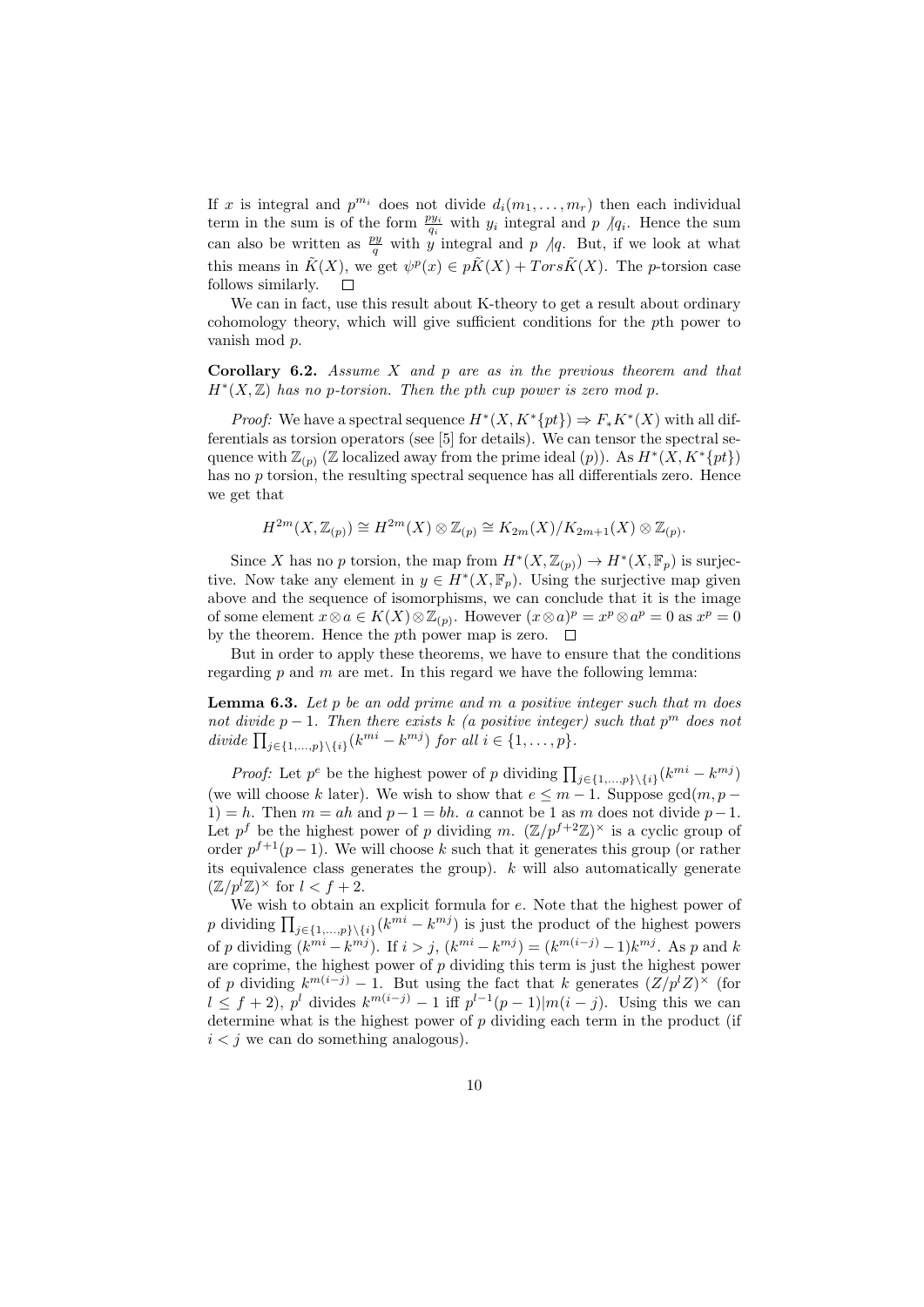Putting all of this together we get,

$$
e=(f+1)([\frac{i-1}{b}]+[\frac{p-i}{b}]).
$$

From the equation we learn that

$$
e \le (f+1)\frac{p-1}{b} = h(f+1) \le hp^f \le m
$$

. Equality cannot hold everywhere as if  $f + 1 = p^f$ , then f is forced to be 0 and  $hp^f = h < m$ . Therefore  $e < m$ .  $\Box$ 

Now we can prove the following theorem about the cup  $p$ <sup>th</sup> power mod  $p$ .

**Theorem 6.4.** Let  $p$  be an odd prime and  $m$  a positive integer not dividing  $p-1$ . Further assume that:

- $H^*(X, Z)$  has no p torsion.
- $H^{2k}(X,Q) = 0$  if m ||k.

Then the cup pth power  $H^{2m}(X,\mathbb{F}_p) \to H^{2mp}(X,\mathbb{F}_p)$  is zero.

*Proof:* First note that we can replace X by  $X^{2mp+1}$ . Then we know that all the numbers  $B_{2k}(X)$  are zero except possibly when  $k \in \{m, 2m, \ldots pm\}$ . But 6.3 then implies  $p^{m_i}$  does not divide  $d_i(m_1 \dots m_r)$  and we can then use 6.2 to conclude that the pth power is zero mod  $p \Box$ .

## 7 The mod p Hopf invariant problem

In this section we will introduce a variation on the original Hopf invariant problem. We begin with a function  $f : S^{2mp} \to S^{2m+1}$ . We can use the function f to form the pushout  $X_f = e^{2mp+1} \cup_f S^{2m+1}$ , just as in the definition of the ordinary Hopf invariant.

Now we consider the Steenrod operation  $P^m: H^{2m+1}(X_f, \mathbb{F}_p) \to H^{2mp+1}(X, \mathbb{F}_p)$ . We will call this map the mod  $p$  Hopf invariant. This is reasonable as the ordinary Hopf invariant problem can be thought of as defined by the Steenrod square operation  $Sq^n$ . We wish to show that this map is zero.

**Theorem 7.1.** The map  $P^m$  is zero on  $H^{2m+1}(X_f, \mathbb{F}_p)$ .

*Proof:* Assume m does not divide  $p - 1$  (that case will be handled later). The plan of action is as follows: We will prove that  $P<sup>m</sup>$  vanishes in an auxiliary space  $SY_g$ , which we will construct. There will be a map  $e' : SY_g \to X_f$  which will induce an injective map on cohomology. This will prove the theorem.

Let f be our map from  $S^{2mp}$  to  $S^{2m+1}$ . We can form the adjoint map g from  $S^{2mp-1}$  to  $\Omega S^{2m+1}$  using the adjunction between loop space and suspension.

We can now form the space  $Y_g = e^{2mp} \cup_g \Omega S^{2m+1}$ . We know that :

$$
H^{2km}(\Omega(S^{2m+1})) = \mathbb{Z} \text{ for } k \in \mathbb{Z}_{\geq 0}
$$